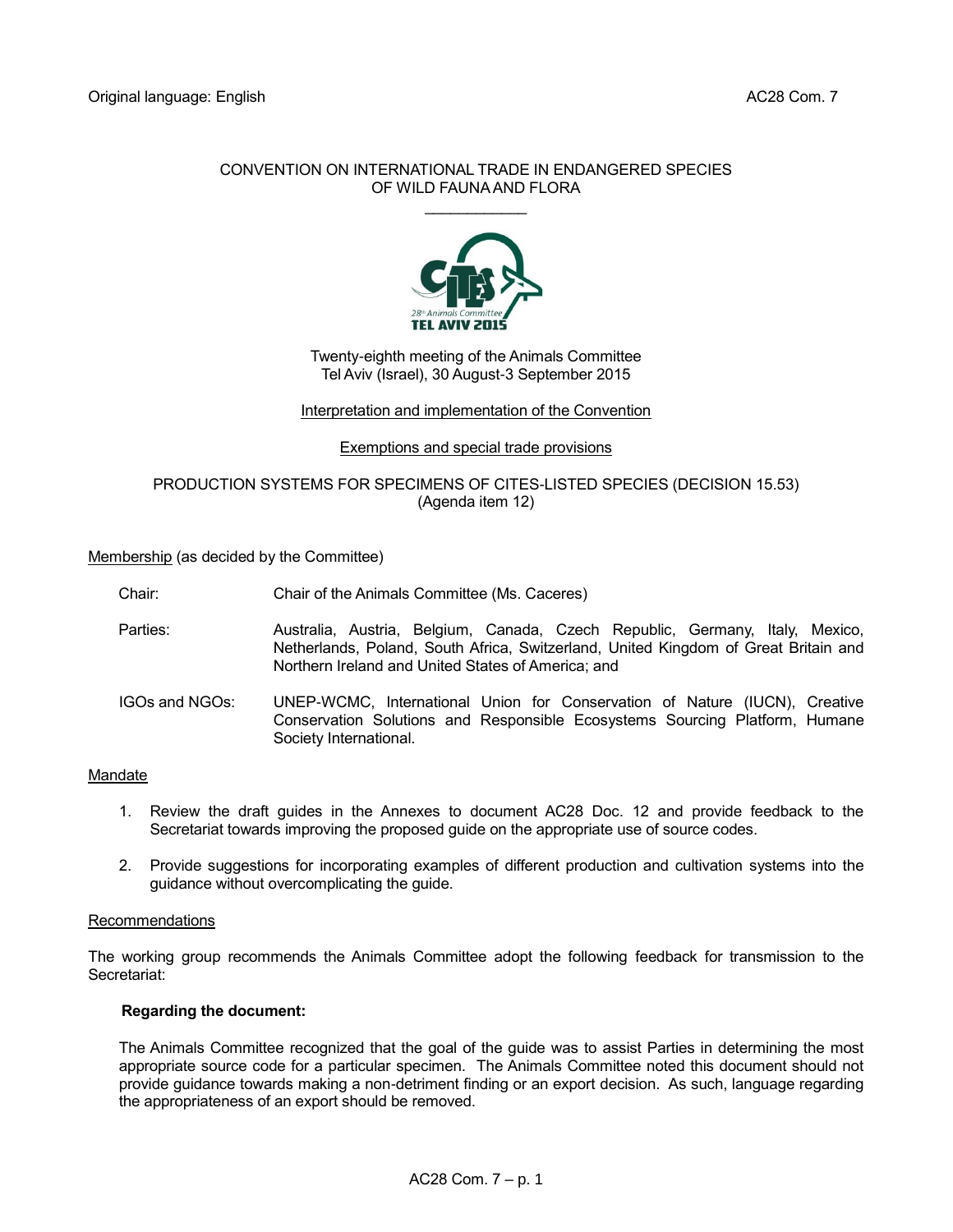The Animals Committee reiterated the aim of creating a clear and user-friendly guide. As such, the Animals Committee noted with appreciation the two formats used for presentation of the *Application of CITES Source Codes* document found in Annexes 1 and 2 of AC28 Doc. 12. The Committee indicated that the final version of the document should include both formats of the guidance as, depending on personal preference, both are equally useful. Given the two presentation styles, the Animals Committee recommends both versions include identical information such that the only variance between the guides is the style of the graphics*.*

The Animals Committee recommended that the guidance provided should make consistent reference to the Resolutions that form the sources for the guidance. Additionally, the guidance should not introduce new terms such as "farmed."

The Animals Committee further recommended that the document reflect the definitions for source codes found in Resolution Conf. 12.3 on *Permits and Certificates.* Regarding source code O, the definition of this code in Annex 2 of Resolution Conf. 12.3 indicates that this code may be used with another code and the guide could provide guidance on how to implement this requirement of the code.

The Animals Committee recommended that the document provide more guidance in cases where there is uncertainty as to whether provisions of the relevant resolutions have been met.

#### **Regarding examples of different productions systems**

In general, the Animals Committee felt the guidance could be improved with the addition of better or more detailed descriptions or advice on how to interpret the language of the Resolutions associated with source codes, including various examples of production systems. For example, Res. Conf. 10.16 on *Specimens of animal species bred in captivity* indicates that the competent authority should be satisfied that the breeding stock is "managed in a manner that has been demonstrated to be capable of reliably producing secondgeneration offspring in a controlled environment." Advice on what is meant by this language would be useful.

The Animals Committee recommends Parties be invited to propose ideas for case studies on species or types of production systems to support the guide, such as case studies related to the application of source codes for clam mariculture.

It was noted that mixed production systems can cause a practical problem with application of source codes.

#### **Regarding challenges in the use of source codes:**

In undertaking the review of this document, the Animals Committee recognized that there is ambiguity within the relevant resolutions associated with source codes and that interpretation can require reference to more than one resolution. These both can result in different interpretations of the use of source codes by the Parties. Some of the challenges identified (noting that there may be others) included:

- The interpretation of source code F versus source code C or source code W was recognized as ambiguous. For example, some Parties emphasized the part of the definition of source code F that says "born in captivity" when considering the application of source code F whereas other Parties also take into consideration the parental lineage when determining the application of source code F.
- Similarly, the Animals Committee noted differences of interpretation regarding the application of source code R versus source code W or source code F, particularly in the case of Appendix II species.
- Source code C is defined by referencing Resolution Conf. 10.16 on *Specimens of animal species bred in captivity*. However the definition of source code C found in operative paragraph i) of Resolution Conf. 12.3 on *Permits and Certificates* also includes reference to the provisions under which the specimens are traded. Further there can be questions regarding the application of source code C and source code D regarding the purpose of production given the reference to the provisions under which the specimens are traded.